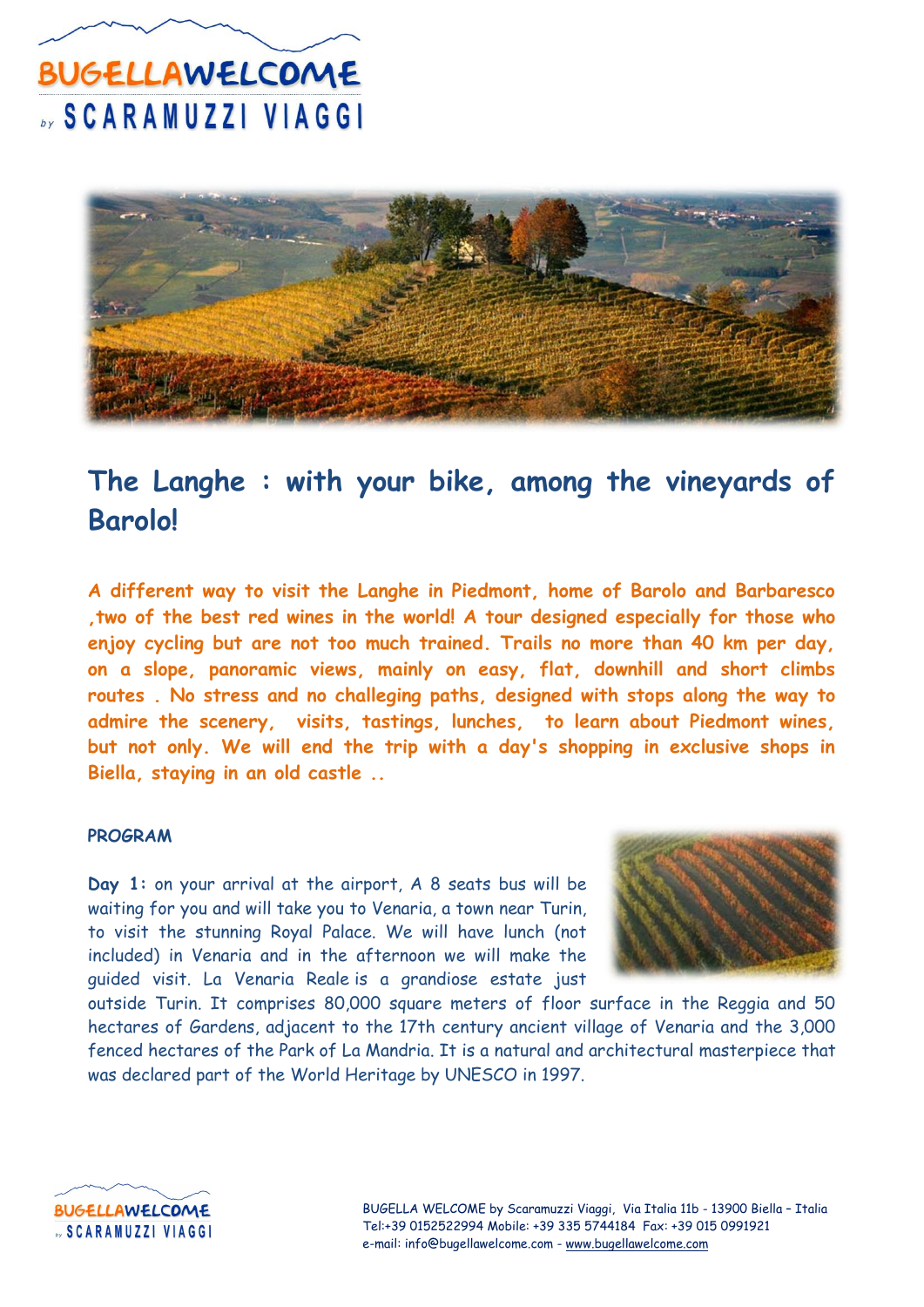After the visit, the bus will take you to the Langhe area where you will check-in at a local hotel or farmhouse. Dinner and overnight stay.

**Included:** half board (drinks included) at the hotel, transfers with 8 seats bus as scheduled. **Not included:** extras , lunch, bike rental , anything not mentioned in "Included "



**Day 2:** after breakfast you will be transfered by bus to the starting point where you will know Fabrizio , your cycling guide who will follow you throughout your stay.

Then out for the tour through the hills of Barolo, a tour of selected paths to admire vineyards of Dolcetto, Barbera, Nebbiolo, castles, small villages .. Stop in Monforte, one of the eleven countries of the DOCG Barolo and stronghold of the world famous productions such as

Monfortino. We will ride near castles and vineyards to reach a historic cellar where you will stop for a picnic lunch and for visit and the wine tasting. After lunch, rested and refreshed , we depart again for the bike tour, facing a short climb to reach the Castle of Grinzane Cavour where you can make a stop to visit it and then fall down, among the " sori " of Diano (small wine areas) to the Langhe capital, Alba .

At the end of the trail you leave your bikes on deposit and you can wander the streets of Alba before returning to the hotel/farmhouse. Dinner and overnight stay.

**Included:** half board (drinks included) at the hotel, transfers with 8 seats bus as scheduled, full day bike guide service, picnic lunch.

**Not included:** extras, bike rental, anything not mentioned in "Included "

**Day 3:** after lunch, the bus will transfer you to the starting point where you will find Fabrizio, your guide and the bikes. Start of the tour through the long ridge of the Langa where you can enjoy a wonderful panorama of the Alps, a journey where you will see the whole province of Cuneo and Turin. Along streets characterized by small vineyards, hazel woods and old historical farm, you will ascend to Bossolasco where you will enjoy a picnic lunch tasting different kind of meet, nuts and Dolcetto wine. We will continue to the Belbo Valley, a land of history and writers, where you will admire the most authentic places of Langhe riding a long flat stretch of road that runs along the river, habitat for over 200 species of wild orchids .

At the end of the trail, you leave bikes on deposit and the bus will take you to the hotel/farmhouse. And to finish the day in the best way, dinner at a gourmet restaurant . Overnight stay.

**Included:** half board (drinks included) at the hotel, transfers with 8 seats bus as





BUGELLA WELCOME by Scaramuzzi Viaggi, Via Italia 11b - 13900 Biella – Italia Tel:+39 0152522994 Mobile: +39 335 5744184 Fax: +39 015 0991921 e-mail: info@bugellawelcome.com - www.bugellawelcome.com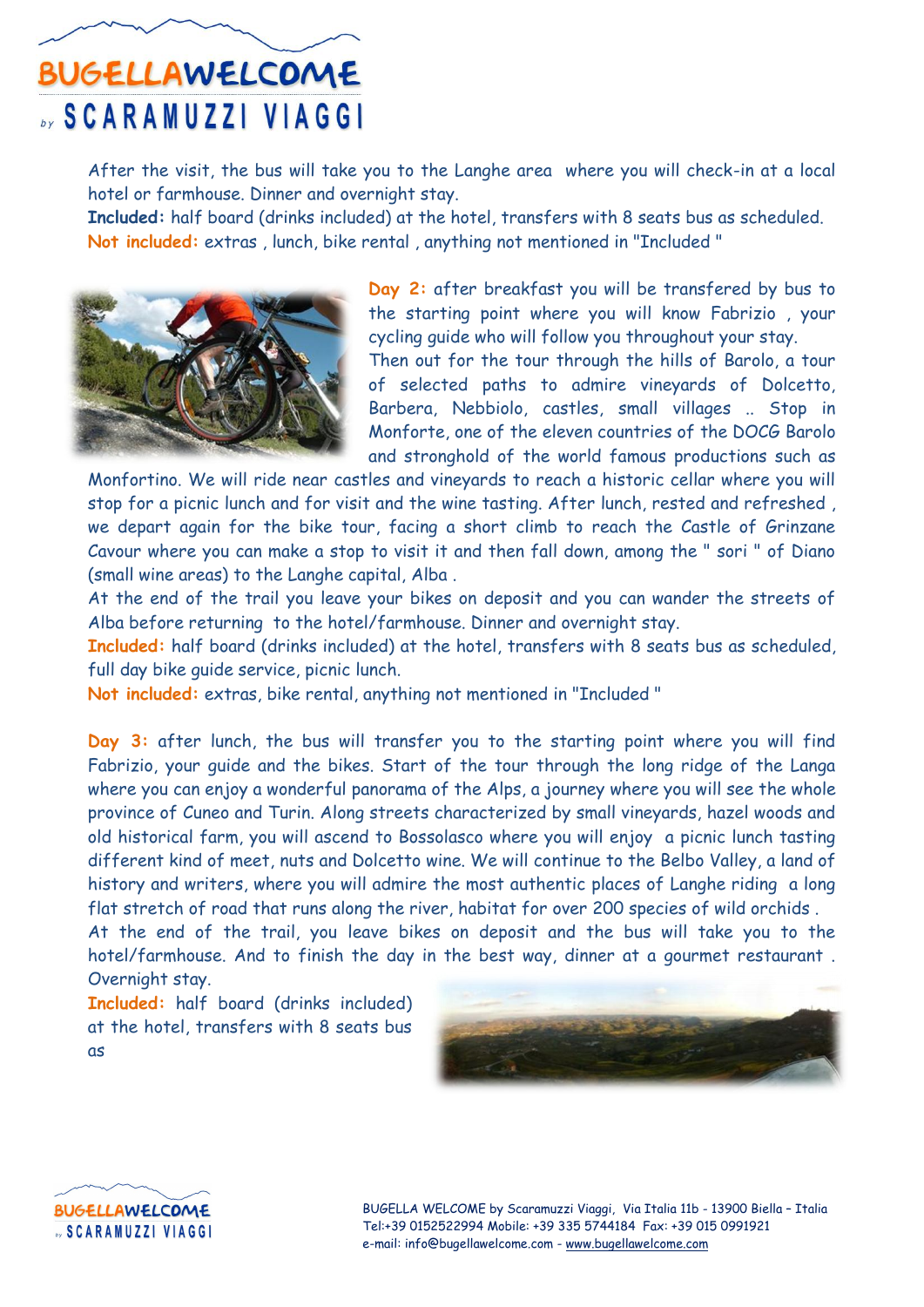scheduled, full day bike guide service, picnic lunch. **Not included:** extras, bike rental, anything not mentioned in "Included "



**Day 4:** after breakfast you will transfer to the bus



departure point for the last day in Langhe. You will cycle on the long ridge of Langhe hills that you left off the previous day in Bossolasco. You'll enjoy an extraordinary view to the Maritimes Alpes and riding on the meadows where sheeps graze, in the land of DOP Murazzado, a special local cheese! You will make a stop in Murazzano for a cheese tasting and continue the tour down to the lower Langa, finding the vineyards of Dolcetto and

Nebbiolo, and ending your journey in Barolo where you can visit the castle , wineries , museums...

At the end of the trail, you leave bikes on deposit and the bus will take you to the hotel/farmhouse. And to finish the day in the best way, dinner at a gourmet restaurant . Overnight stay.

**Included:** half board (drinks included) at the hotel, transfers with 8 seats bus as scheduled, full day bike guide service, picnic lunch, cheese tasting.

**Not included:** extras, bike rental, entrance tickets to Barolo Castle, anything not mentioned in "Included "



**Day 5 :** after breakfast, a bus will take from Valle d'Aosta to Biella, home of Pella Sportswear, for a day of shopping



and food. A minibus will be at your disposal throughout the day and the evening, taking you shopping at the outlets of the most prestigious manufacturers of wool and cashmere fabrics. Biella, famous in the whole worlds for its textile industries, is home to companies like Cerruti, Piacenza, Ermenegildo Zegna, just to name the most well known brands, and

> you can purchase directly from their shops. You can also visit Gucci, La Perla, Borsalino and many other brands. After lunch the tour continues and ends, before dinner, with a visit to Pella

Sportswear for the greeting of Andrea Fortolan . Transfer and check-in to the Rocchetta Castle , manor of the fourteenth century, beautifully restored and opened to the public as a luxury hotel with 16 rooms / accommodation suitable for any type of stay. Dinner at a popular





BUGELLA WELCOME by Scaramuzzi Viaggi, Via Italia 11b - 13900 Biella – Italia Tel:+39 0152522994 Mobile: +39 335 5744184 Fax: +39 015 0991921 e-mail: info@bugellawelcome.com - www.bugellawelcome.com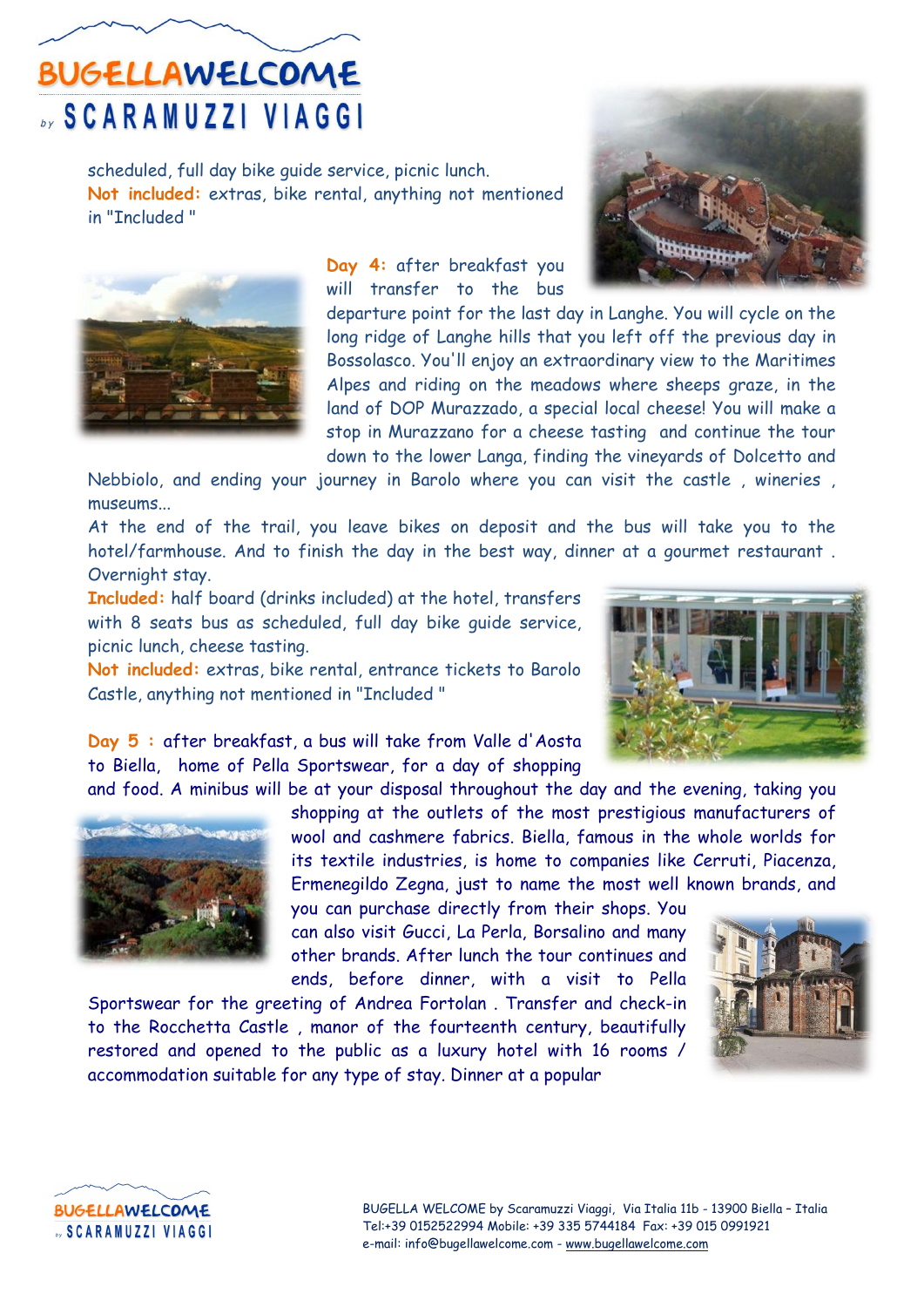restaurant on the hills of Biella , return to the hotel and overnight stay.

**Included:** half board (drinks included) at the hotel, transfers with 8 seat bus as scheduled, lunch.

**Not included:** extras , anything not mentioned in " Included "

**Day 6:** transfer by 8 seat bus to the airport to catch you flight back. End of the tour. **Included:** transfer with 8 seat bus as scheduled. **Not included:** extras, bike rental, anything not mentioned in " Included "

**Price per person in double room (8 people minimum): starting from € 1.290,00 Single room use surcharge: € 225,00 per person**

**Extras:**

**Full day bike rental**: € 30,00 per day per person. **Full day E-bike rental:** € 40,00 per day per person. **Full day Vespa rental:** a different and exciting experience! A ride through the vineyards, castles, villages of Langhe on board of the legendary Vespa scooter.  $\epsilon$  200.00 per person per day (delivery at the hotel included).

#### **INFO AND BOOKING: +39 335 5744184 info@bugellawelcome.com**



BUGELLA WELCOME by Scaramuzzi Viaggi, Via Italia 11b - 13900 Biella – Italia Tel:+39 0152522994 Mobile: +39 335 5744184 Fax: +39 015 0991921 e-mail: info@bugellawelcome.com - www.bugellawelcome.com